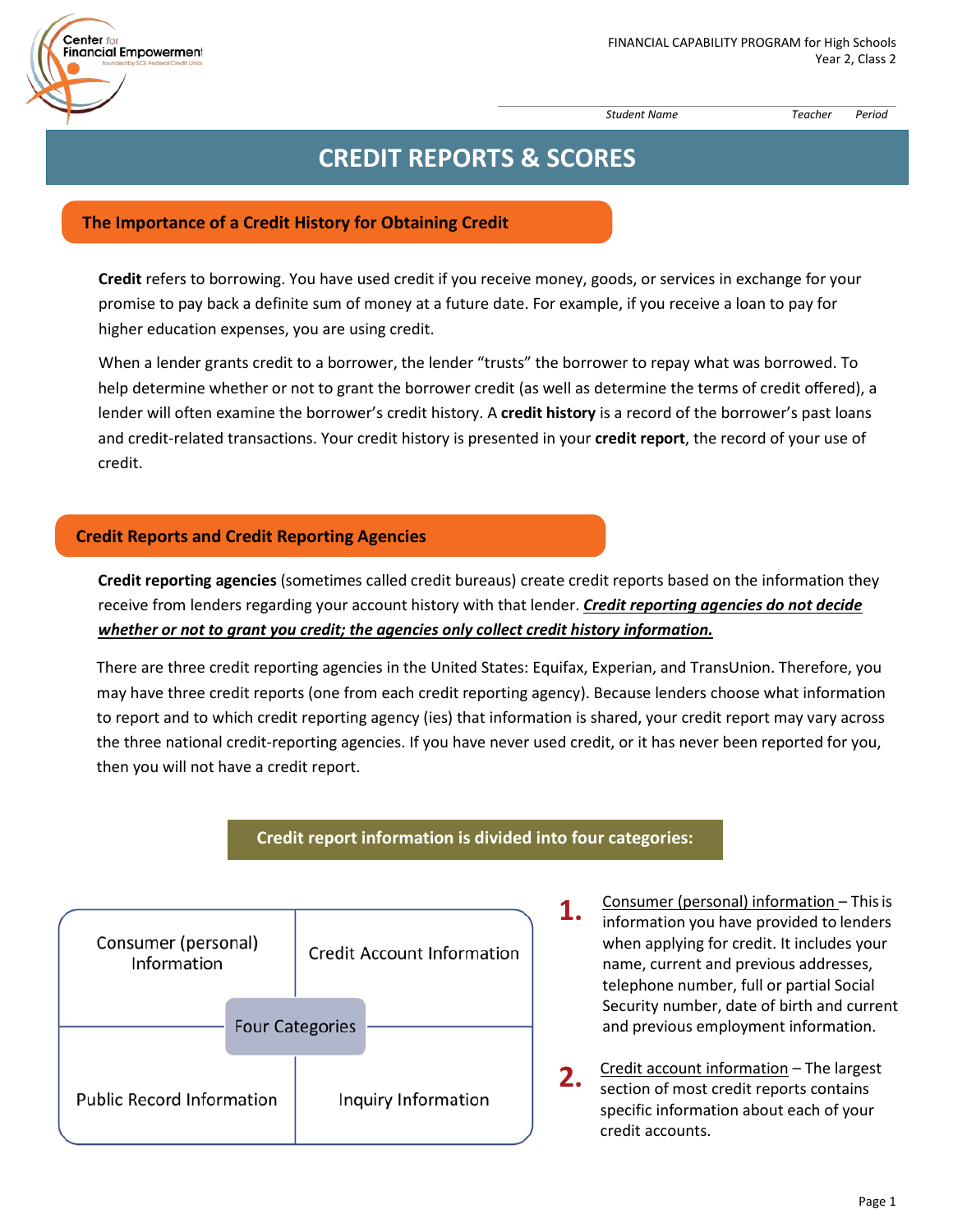

# **Credit account information may include:**

*Type of credit* – there are two main types of credit on your credit report: closed‐end credit and open‐end credit.

#### **Closed‐end credit**

(also known as installment credit) is a loan that you must repay in a specified number of equal monthly payments. Examples of closed‐end credit include automobile loans, mortgages, and education loans. Closed‐end credit usually has an agreement (contract) that must be signed outlining the repayment terms such as the amount of the payment, the number of payments that will be made and the interest rate.

#### **Open‐end credit**

(also known as revolving credit) is extended as a line of credit established in advance so you do not have to apply for credit each time new credit is desired. Credit cards are a type of open‐end credit. A unique feature of open‐ end credit is that you can pay the loan balance in a single payment or a series of equal or unequal payments, usually monthly. You choose how much to pay each month. However, the lender typically requires a specified minimum monthly payment.

- *Loan amount or credit limit*  For closed‐end loans your credit report will indicate the original loan amount. Open‐end credit will indicate a **credit limit**, which is the maximum dollar amount that can be borrowed. If credit limit is not available, the report may indicate the highest balance ever on the account.
- *Date* Information for each account will show the dates the account was opened, closed and last reported.
- *Account balance*  The account balance shows the remaining amount you owe the lender.
- *Payment information*  For each account, your credit report presents the size of your monthly payment, whether the payment is late (and by how much) and your payment history on the account including the number of late payments over time.
- **3.** Public record information ‐ This section of the credit report presents information from federal, state, and county public court records. This may include credit accounts that have been turned over to **collection agencies**, which are businesses hired by lenders to pursue payments on debts that borrowers have not paid back according to the terms of the credit contract. If you have filed for bankruptcy, if you have any **tax liens** (when taxes are not paid in full), and any history of **foreclosures** (when a borrower fails to keep up with mortgage payments and the lender takes possession of the property) this information will also appear in a credit report.
- **4.** Inquiry information An inquiry occurs when someone with permissible purpose requests a copy of your credit report. Credit reporting agencies record all inquiries received in the prior two years.

In order for a credit reporting agency to provide a person or business with your credit report it is law that the person/business must have a "permissible purpose." Permissible purposes to receive your credit report include:

- Open or manage credit accounts
- Provide offers for credit
- Underwrite insurance
- A business transaction initiated by the consumer
- Court order or federal jury subpoena
- Valuation of risk of an investor
- Eligibility for government license
- Disclosure to consumer
- Employment purposes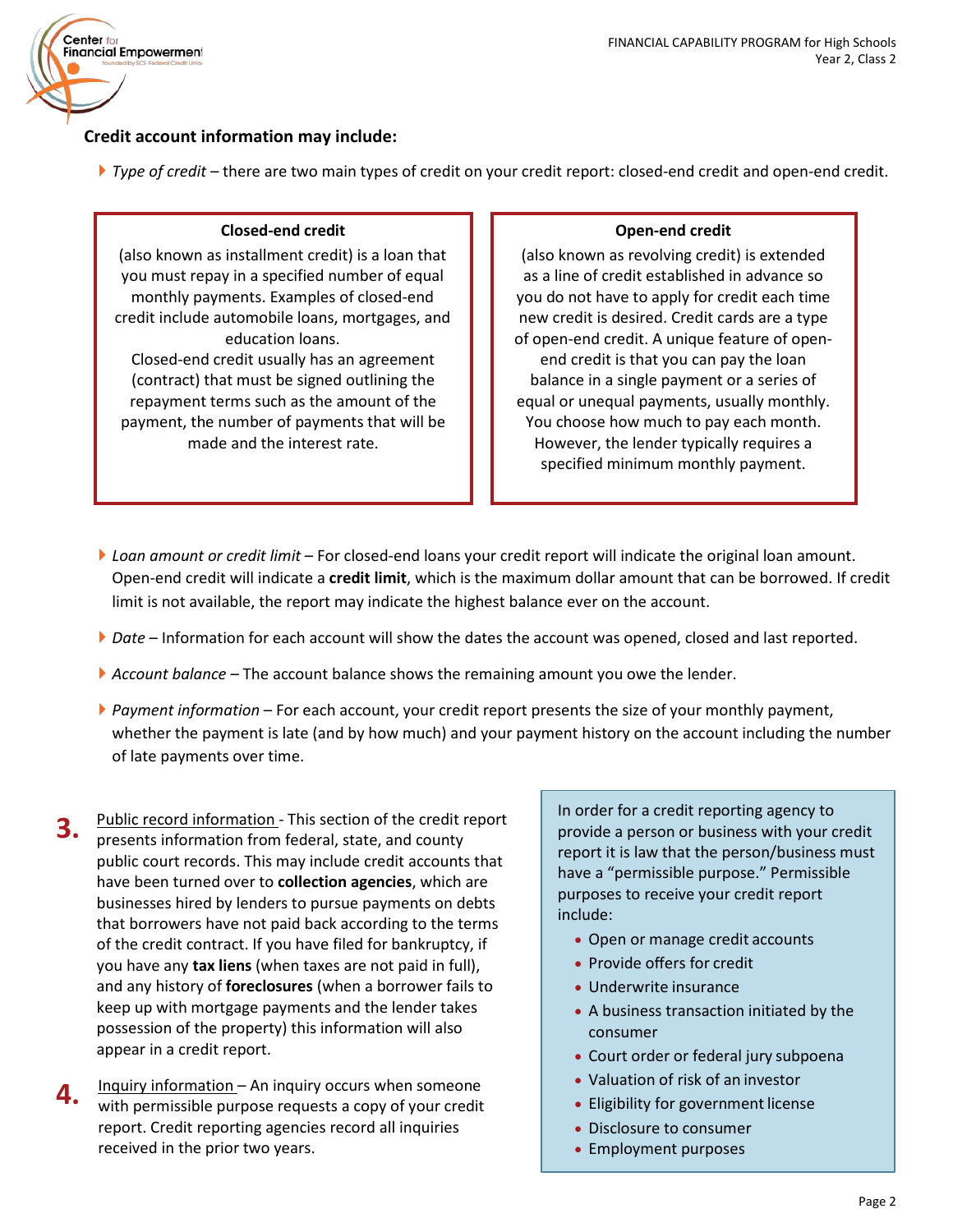

The specific information included for each account on your credit report will depend upon the type of account.

Lenders such as depository institutions, credit card companies, retail stores that offer credit, and mortgage/finance companies usually report all information, positive and negative, to credit reporting agencies.

Data furnishers such as landlords, cell phone companies, utility companies (electricity, gas, water), and medical providers most likely only report when the consumer has not paid the money owed to them. For example, if you are late paying your cell phone bill, the cell phone company may report that information to credit‐ reporting agencies. Medical providers may report late medical payment but may not report non‐financial medical information, such as what was treated or the treatment facility. Increasingly, credit‐reporting agencies are encouraging and compiling regular payment information from non‐ creditors such as apartments and utilities as a way to help consumers build a positive credit history.

Race, religion, gender, and nationality may not be included on a credit report. In addition, credit reporting agencies do not record information regarding non‐credit depository institution account information (such as checking and savings accounts), criminal backgrounds, or buying habits.

# **Credit Scores**

A **credit score** is a numerical summary of your credit history that indicates your creditworthiness, or likelihood of repaying a loan as agreed. Basically, a credit score is a numeric "grade" of a person's creditworthiness.

Credit scores enable lenders to make more objective and consistent lending decisions quickly and fairly.

There are different types of credit scores, each calculated differently. The most common credit scores available to consumers are produced by credit reporting agencies and companies such as Fair Isaac Corp. (FICO) and VantageScore.

FICO scores and VantageScores are calculated using only information from your credit report including (but not limited to) items such as:

- $\blacktriangleright$  the number of credit accounts you have
- **►** the type of credit accounts you have (closed-end versus open-end)
- whether you pay your bills on time
- how much of your available credit you are currently using  $-$  this is usually for open-end credit where the amount owed is compared to the credit limit
- whether a collection agency is trying to collect debt from you for a lender
- $\blacktriangleright$  the total amount of money you currently owe to all lenders
- $\blacktriangleright$  how long you have had current credit accounts
- whether you have a prior bankruptcy, foreclosure or other credit‐related public record items in your credit report

| Positive |  |  |  |  |
|----------|--|--|--|--|
| Credit   |  |  |  |  |
| History  |  |  |  |  |
|          |  |  |  |  |
|          |  |  |  |  |
| Higher   |  |  |  |  |
| Credit   |  |  |  |  |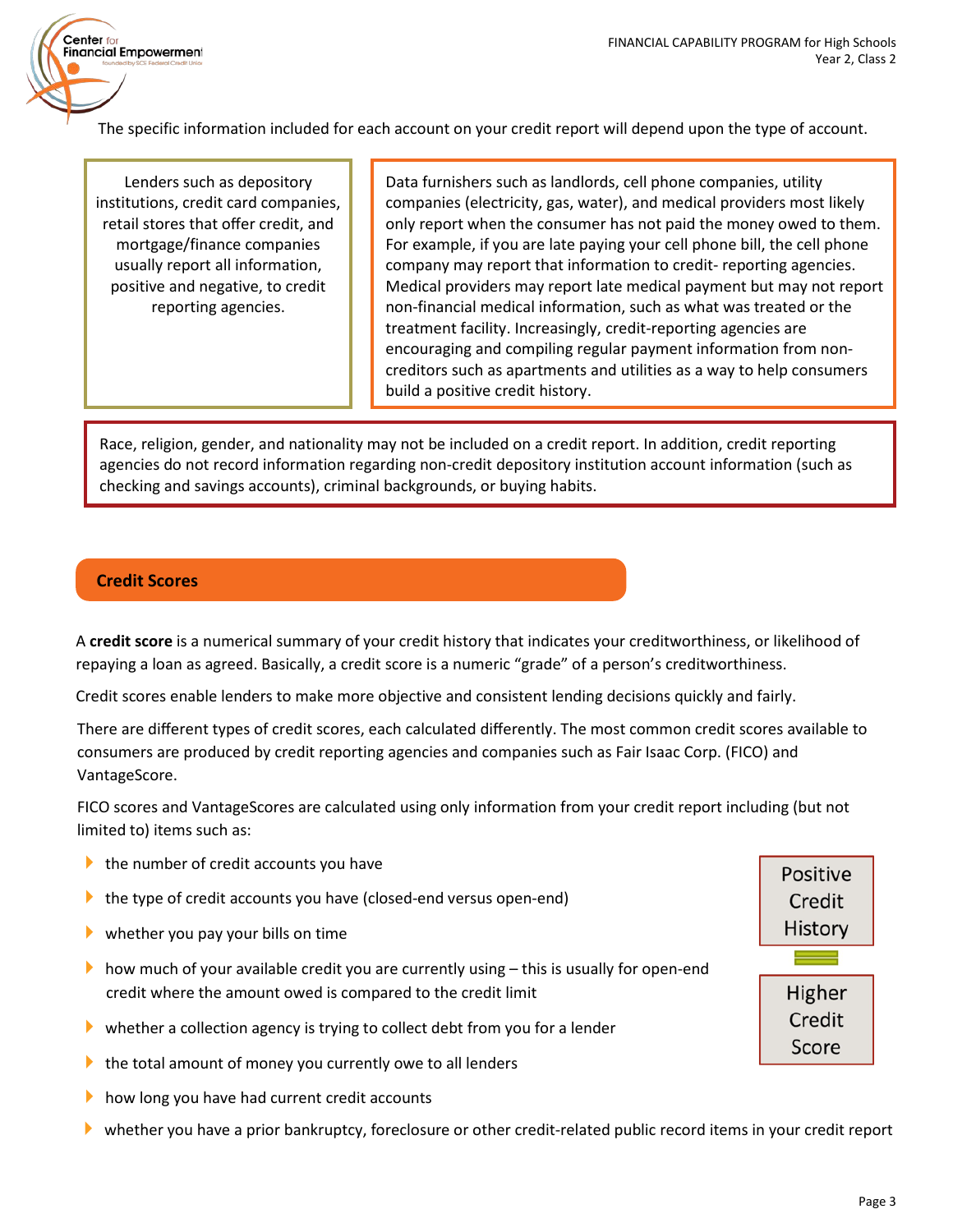Because FICO scores and VantageScores are calculated only from the information in a credit report, any information not allowed in your credit report is not used to calculate your credit score. So, items such as race, religion, age, salary, occupation, employment history, where you live, interest rates on current credit accounts, and net worth are not used to calculate your credit score. However, although this information is not included in a credit score, each of these items (with the exceptions of race and religion) may still be considered when a lender reviews a credit application.

Each credit‐scoring model ranks things differently, however, higher scores are best. Higher scores represent a greater chance of the consumer repaying a loan. Each credit scoring method uses a scale that helps a lender evaluate the probability that you will repay the loan. A FICO or VantageScore credit score ranges between 300 and 850. For both of these scoring models, your score will be displayed along with how you rank relative to other borrowers (such as excellent, good, average, or A, B, C, etc.). It is possible to have an "excellent" score from one scoring model and a "good" score from a different scoring model.

# **Why is it important to have a positive credit history?**

A positive credit history informs lenders that you are financially responsible and therefore pose less risk. If you have a negative credit history or no credit history you may not be able to obtain credit.

Credit history also helps a lender determine the terms of credit granted. These terms may include the interest rate and loan length. Over a lifetime, you will pay more for credit (in higher interest rates and fees) if you have a lower credit score as illustrated in the example:

| This is based on a 3-year, \$15,000 automobile loan |                      |                     |                     |  |  |
|-----------------------------------------------------|----------------------|---------------------|---------------------|--|--|
| <b>FICO Score</b>                                   | <b>Interest Rate</b> | <b>Monthly</b>      | <b>Total Amount</b> |  |  |
|                                                     |                      | <b>Payment Made</b> | Paid                |  |  |
| 730                                                 | 6.16%                | \$457               | \$16,452            |  |  |
| 660                                                 | 8.77%                | \$475               | \$17,100            |  |  |
| 590                                                 | 14.43%               | \$516               | \$18,576            |  |  |

**\*Note: As your credit score decreases, your interest rate increases.**

Credit history can affect more than just credit. It also impacts:

## *Insurance ‐*

 $Center<sub>fo</sub>$ 

Financial Empowerment

Insurance companies may use your credit report and/or score to decide whether you can get insurance and to set the rates you will pay.

## *Employment ‐*

Employers may use your credit report if you give them permission to do so, to decide whether to hire you.

## *Public Utility Services*

Telephone, cable, and utility companies may use your credit report and/or score to decide whether to provide services to you.

#### *Housing ‐*

Landlords may use your credit report and/or score to decide whether to rent a place to live to you.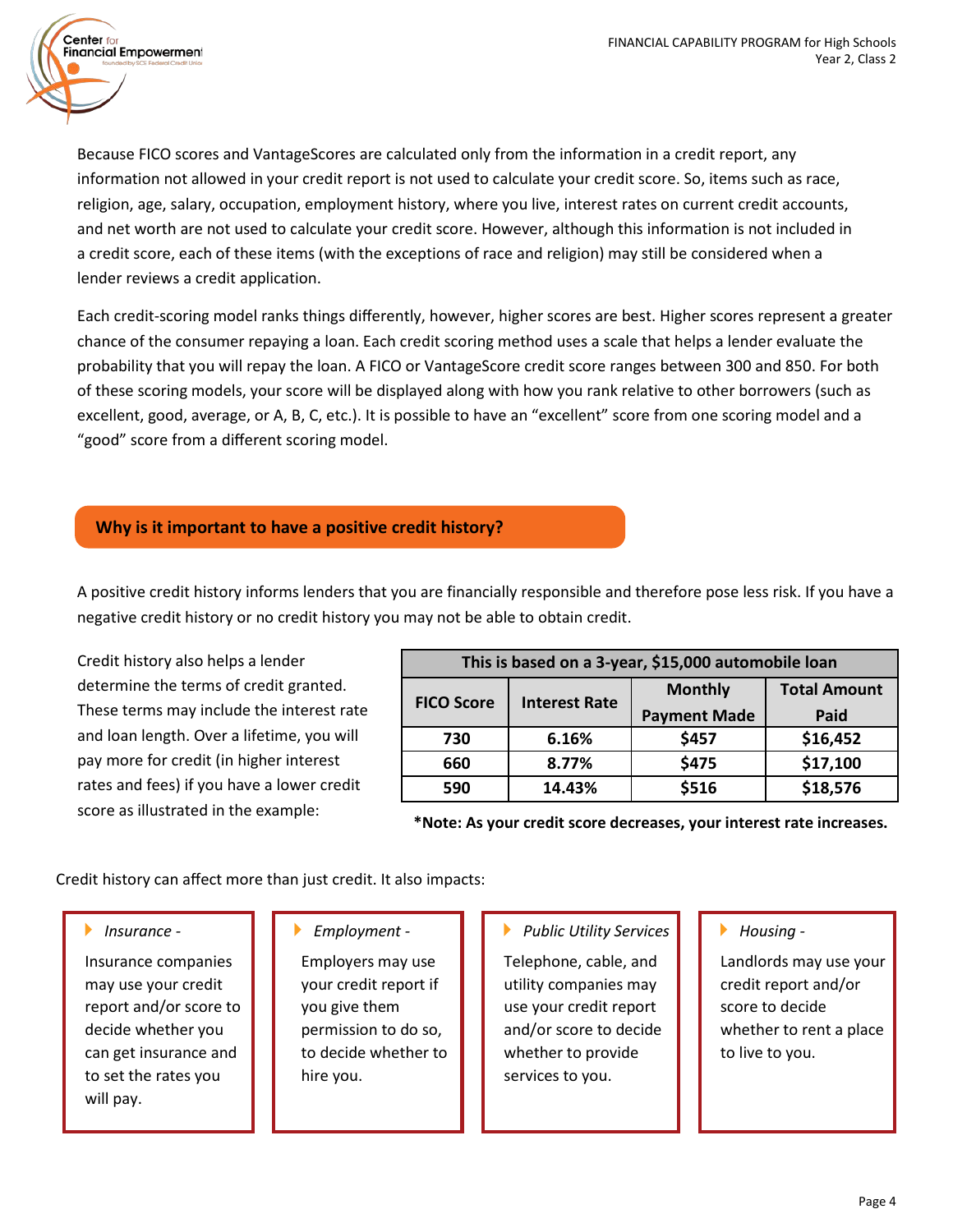## **How do you develop a positive credit history?**

Understanding what is included in your credit report and what information is used to calculate your credit score will help you to keep your credit history positive. Follow these tips:

- Pay your bills consistently and on time Setting up automatic payments can ensure this gets completed.
- Maintain reasonable amounts of available credit Keep low balances on credit cards and other revolving credit with credit limits.
- Apply for credit sparingly When you apply for credit a lender will most likely request to view your credit report. This is recorded as an inquiry. Inquiries from a lender that are initiated by you when seeking additional credit may negatively affect your credit score. However, credit‐scoring models recognize that a person may want to shop around to find the best credit terms. Therefore, multiple inquires for the same type of loan, like a mortgage or automobile loan, are counted as a single inquiry if conducted within any 14‐day period. This minimizes or eliminates any impact on a credit score. Inquires that are not initiated by you (such as for pre‐ approved credit offers), inquiries not related to credit (such as pre-employment checks), and checking your own credit report do not affect your credit score.



- Have a mix of different types of credit accounts and not too many of one type of account - A mix of closed- end credit and open-end credit may improve your score. However, too many of either type of credit may also hurt your score.
- Check your credit report annually Confirm that all information is correct.

#### **Obtaining Credit Reports and Scores**

#### *Credit Reports*

 $Center<sub>fo</sub>$ 

**Financial Empowerment** 

By federal law, everyone must be able to obtain one free credit report from each of the three credit reporting agencies (Equifax, Experian, and TransUnion) every twelve months. You may request your credit report in three ways:

- 1. Visit the website **[www.annualcreditreport.com](http://www.annualcreditreport.com/)**
- 2. Call 877‐322‐8228
- 3. Write to: Annual Credit Report Request Service, P.O. Box 105281, Atlanta, GA 30348‐ 5281. You will have to provide certain information to access your report, such as your name, current address (and possibly your previous address), Social Security number, date of birth and answer questions about your personal credit history.

*Laws vary between states. Some states may allow additional free access to credit reports and scores.*